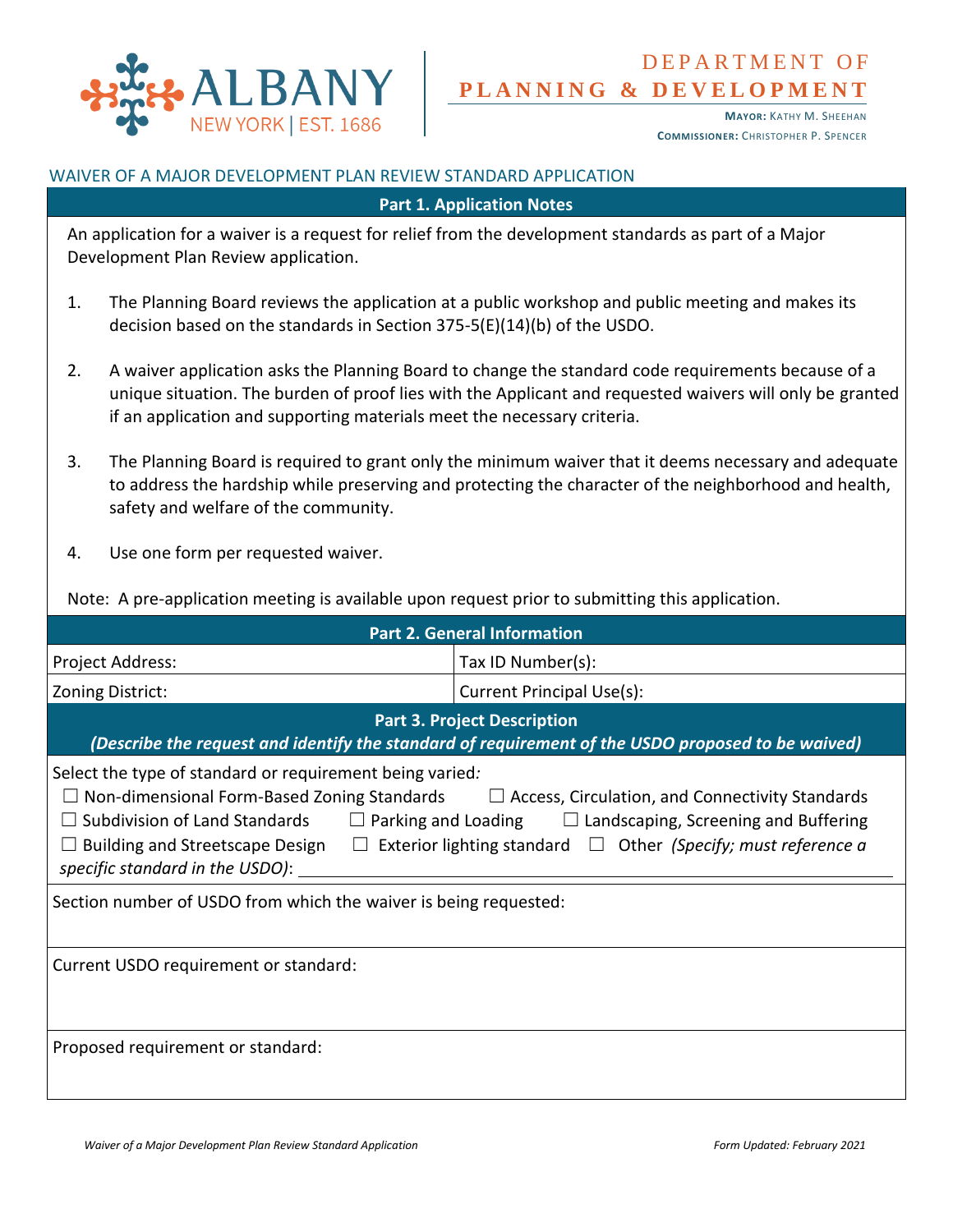### **Part 4. Character of the Neighborhood**

Explain why the waiver being proposed will not result in a structure or a configuration that will be out of place in the neighborhood or zone district:

# **Part 5. Alternatives Considered**

Describe the benefit to be achieved by the granting of the waiver and why such benefit cannot otherwise be reasonably achieved. As part of the description, list all alternatives that were considered and rejected, and include evidence where necessary to support your conclusions: